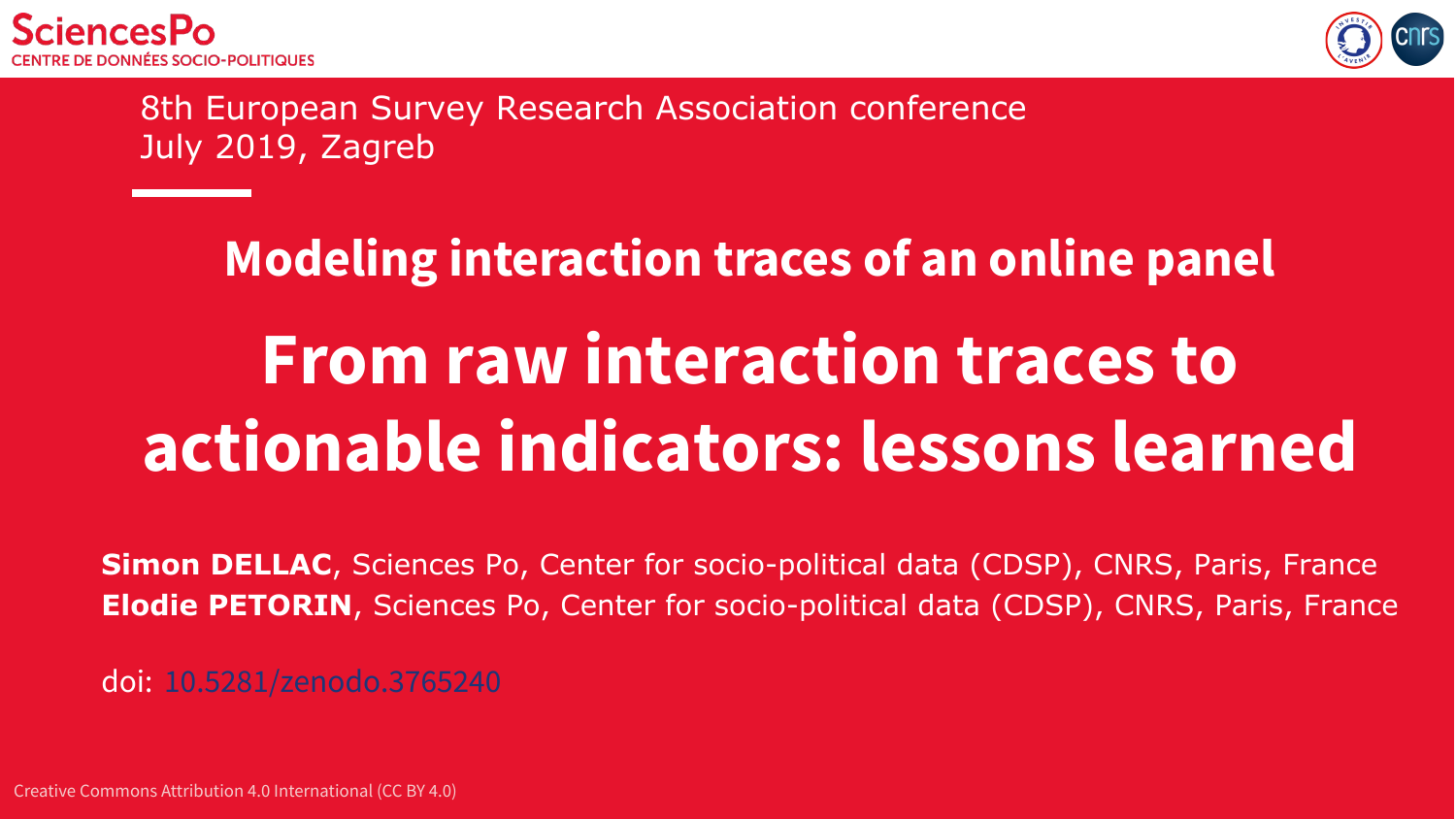## **ELIPSS : Longitudinal Study by Internet for the Social Sciences**

- $\rightarrow$  Probability-based online panel
- **→** Monthly questionnaires designed by researchers
- $\rightarrow$  Device and internet access provided to panel member
- $\rightarrow$  Around 2400 panel members in June 2019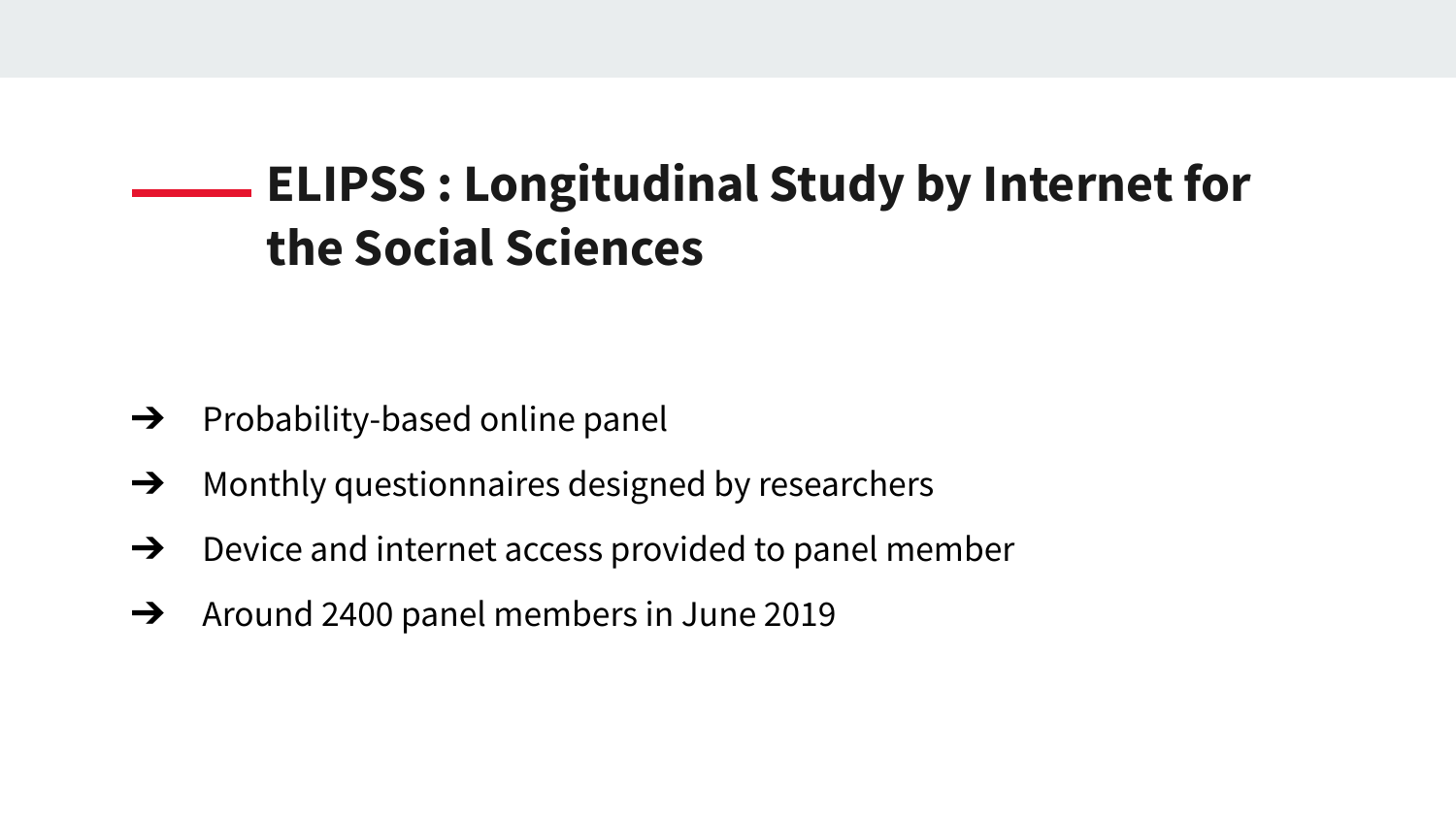## **Panel ELIPSS, bonjour**

- $\rightarrow$  Methodological corpus to standardize processes
- $\rightarrow$  Different layers of processes over the years
- $\rightarrow$  Recording of every interactions and/or actions
- $\rightarrow$  Incident ticket tracking and follow up calls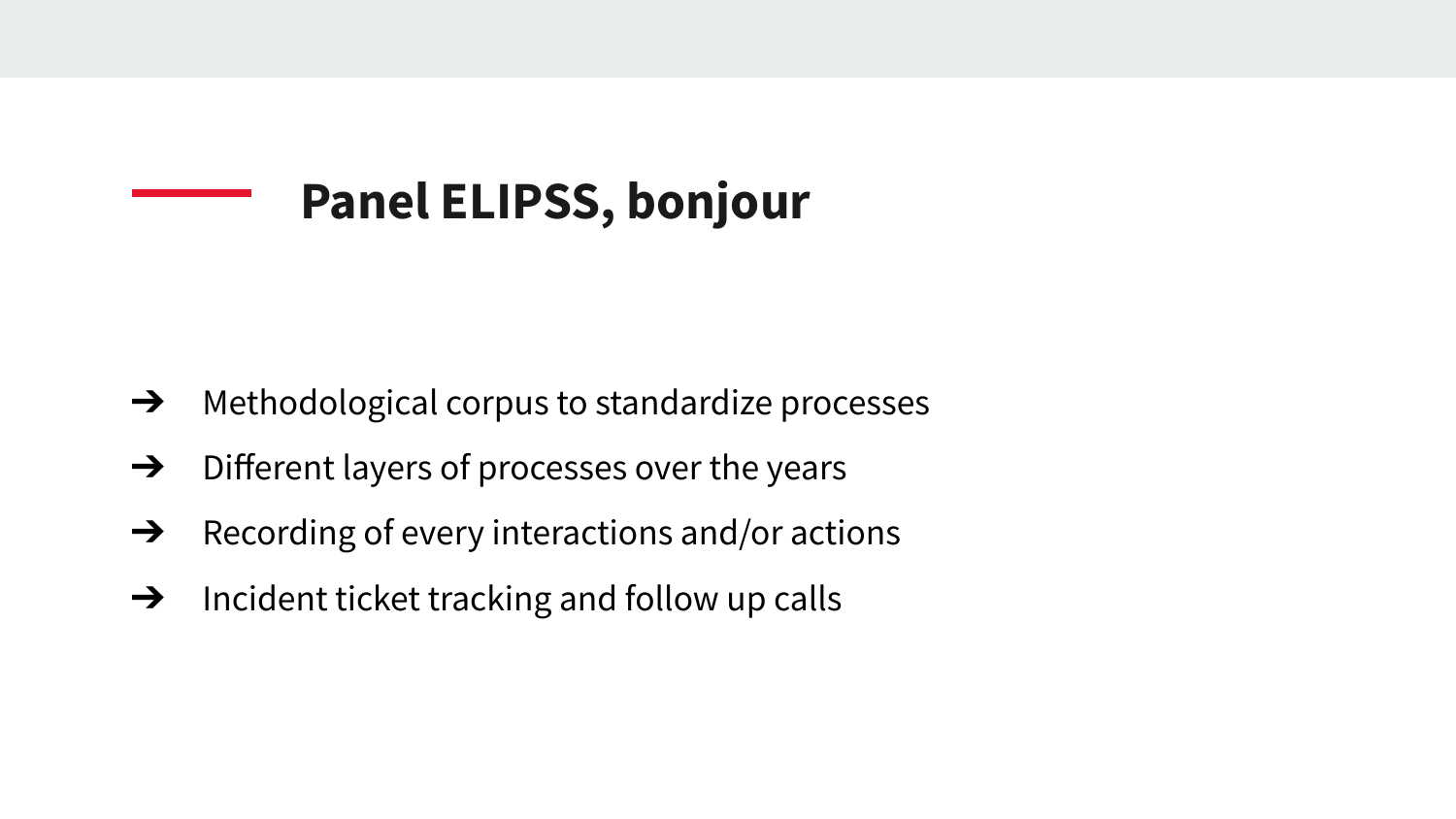### **Panel management system**

- $\rightarrow$  In-house tool
- ➔ ELIPSS

identification

- ➔ Contact information
- ➔ Password modification

|                   | :LODIE PETORIN_STAFFZ • 9999216      | <b>MATERIEL</b><br><b>EDITER</b> | CHANGER MDP<br><b>DESACTIVER</b>                  |
|-------------------|--------------------------------------|----------------------------------|---------------------------------------------------|
| Données générales |                                      | Groupes                          | invi-enquête                                      |
|                   | Date naiss. 19 octobre 1983 - 35 ans | Tx rép                           | 1/32(3%)                                          |
|                   |                                      | Dern eng                         | 14 déc. 2017                                      |
|                   | Sexe Femme                           | Coord                            | Oui                                               |
|                   | Address Chemin des Hirondelles       | <b>Tickets</b>                   | 0/3                                               |
|                   | 17000, LA ROCHELLE                   | Relance                          | RO                                                |
| Coordonnées       |                                      | <b>IMEI</b>                      | 354438070050137                                   |
|                   | Tél. fixe 01 45 49 59 59             | Identifiant Xenmobile            | s0007                                             |
|                   | Mobile 07 62 01 68 85                |                                  | Dernière authentification 27 septembre 2018 18:17 |
|                   |                                      | Tél. tablette                    | 0762016885                                        |
|                   | Tél. pro N.D.                        | Jours d'absences                 | $\mathbf{0}$                                      |
| Courriel          | elodie.petorin@sciencespo.fr         | Femto                            | Non                                               |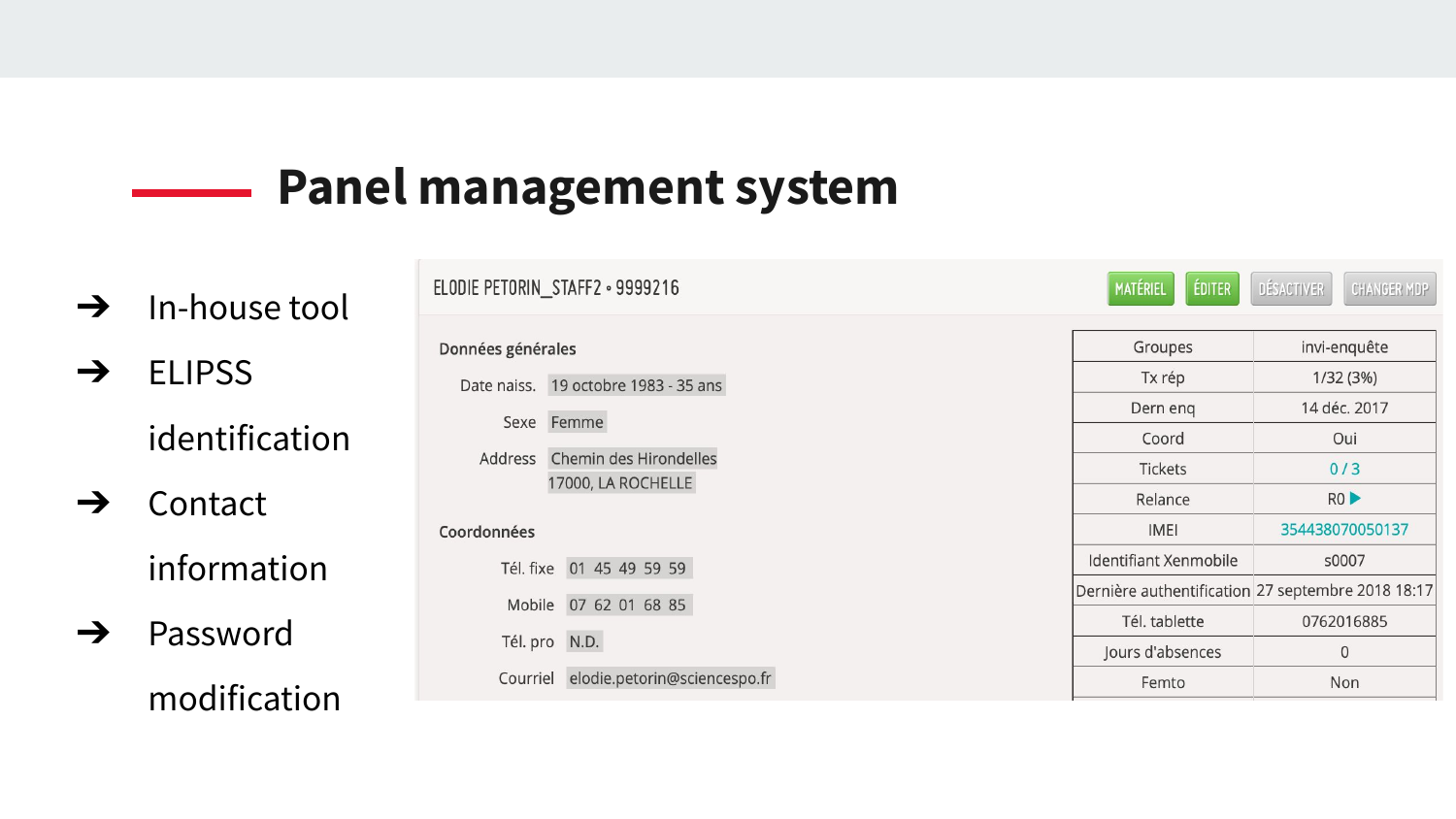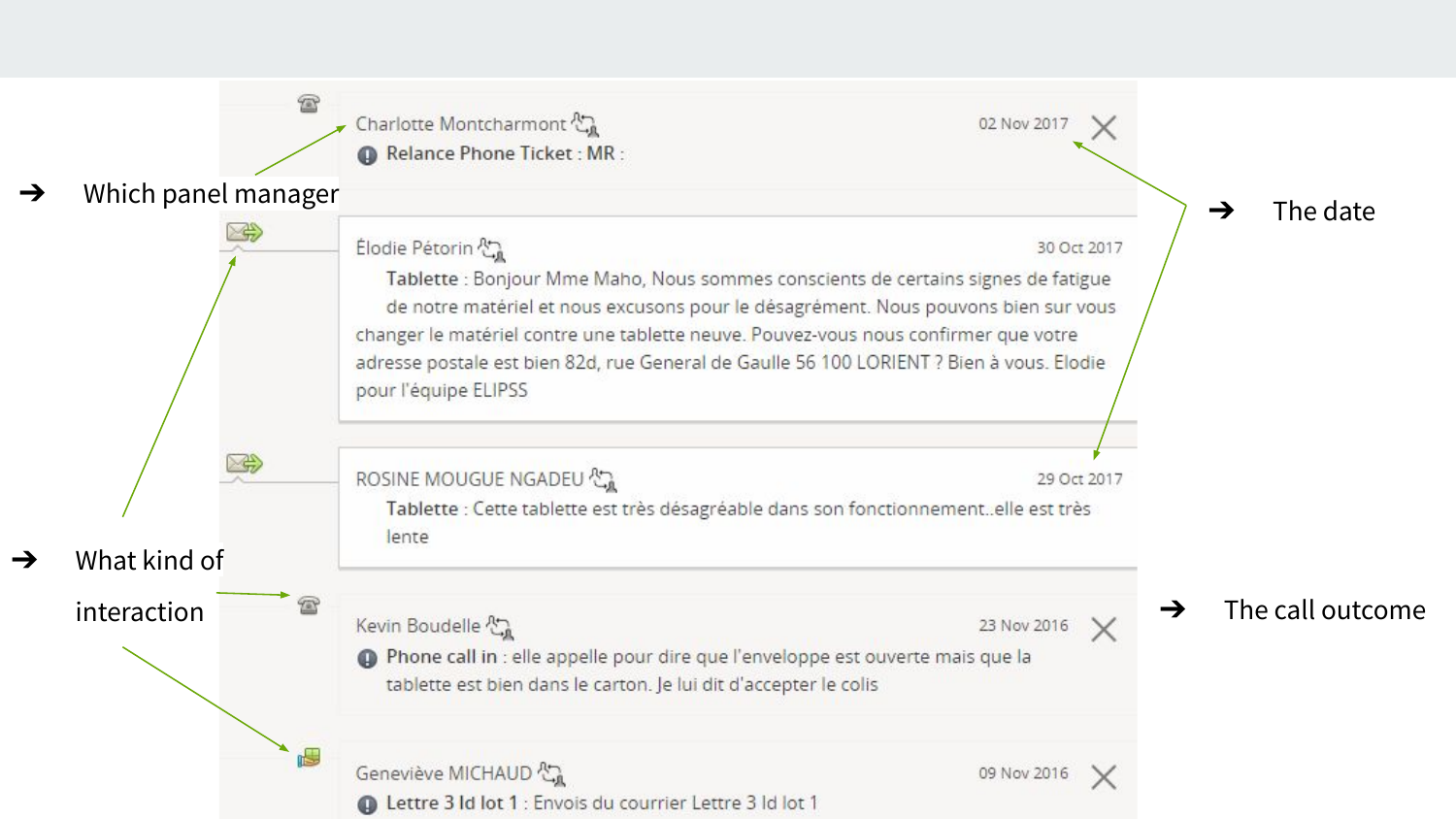#### $\rightarrow$  Which panel manager

| (74) TICKETS OUVERTS À APPELER  |                           |        | (0) TICKETS OUVERTS APPELÉS                    |                |                                                            |
|---------------------------------|---------------------------|--------|------------------------------------------------|----------------|------------------------------------------------------------|
| $1455 -$                        |                           |        | Charlotte<br><b>Suspension</b><br>Montcharmont |                |                                                            |
| $1486 -$                        |                           |        | Elodie Petorin<br>Connectivité                 |                |                                                            |
|                                 | Mobile:<br>Fixe:<br>Liens | Profil | Tickets (1 / 4) Connectivité                   |                | Issue de l'appel:<br>Contact téléphonique<br>Commentaire : |
| HISTORIQUE DES RELANCES<br>Date | Type                      | Issue  | Commentaire                                    | Appelant       | Contact téléphonique :                                     |
| 2019-06-11 12:08:15             | <b>TICKET</b>             | $\sim$ | Pas d'appel:                                   | elodie.petorin |                                                            |
| 2019-06-18 14:32:32             | <b>TICKET</b>             | ÷.     | Pas d'appel : attente retour BT                | elodie.petorin |                                                            |
| 2019-06-25 14:55:35             | <b>TICKET</b>             | $\sim$ | Pas d'appel :                                  | elodie.petorin | <b>ENREGISTRER</b>                                         |
|                                 |                           |        |                                                |                |                                                            |

The date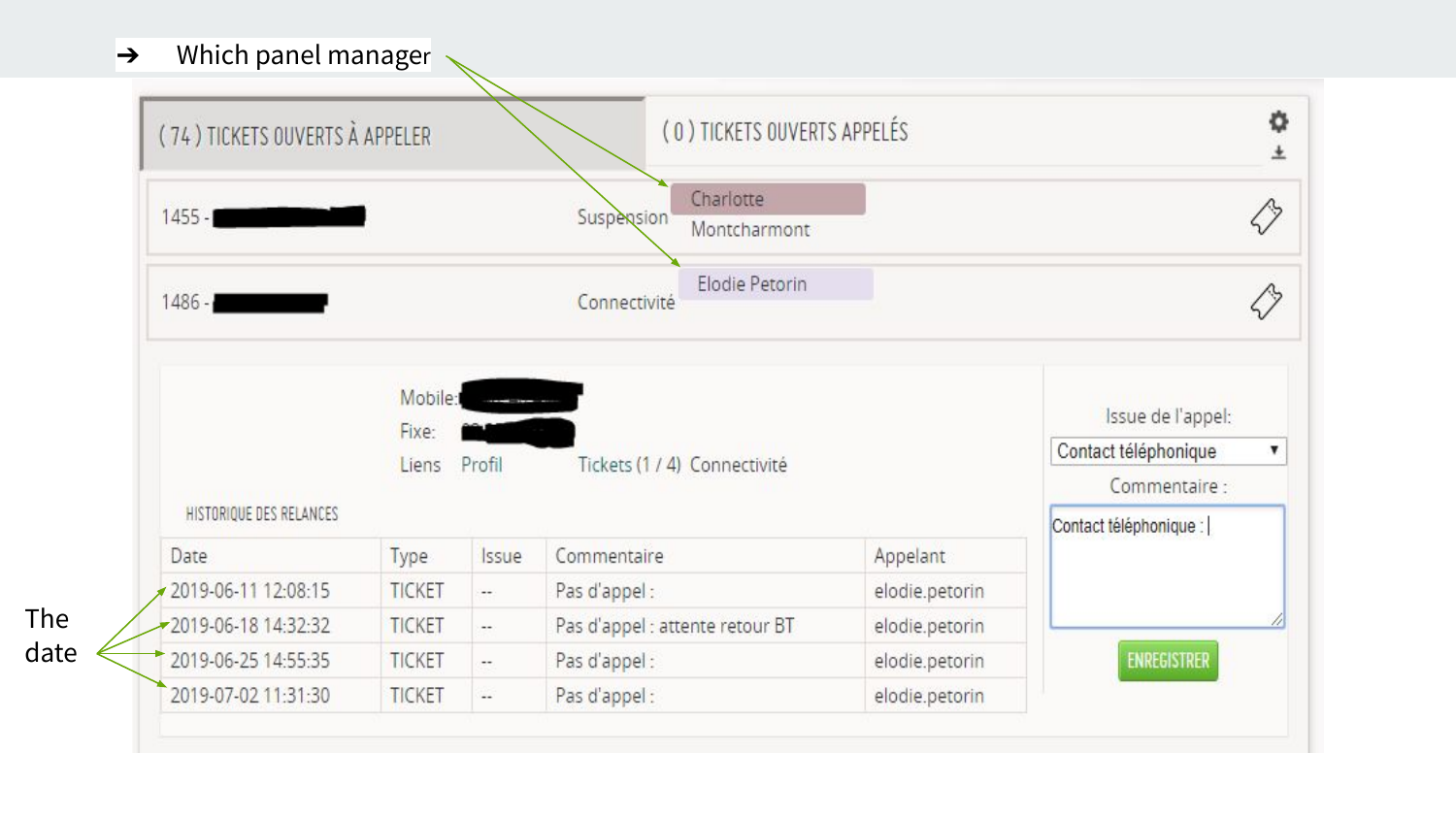| 9999216 - PETORIN_STAFF2 ELODIE                         |                                                                                                                                        | 09 Juil 2019 → 09 Juil 2019 (6) |                   |               |                        |
|---------------------------------------------------------|----------------------------------------------------------------------------------------------------------------------------------------|---------------------------------|-------------------|---------------|------------------------|
| Tablette cassée (Cassé)                                 |                                                                                                                                        |                                 |                   |               |                        |
|                                                         |                                                                                                                                        |                                 |                   |               |                        |
|                                                         |                                                                                                                                        |                                 |                   |               |                        |
|                                                         | Label                                                                                                                                  | Statut du ticket                | VALIDER           |               |                        |
|                                                         | Cassé<br>۷.                                                                                                                            | En cours v                      |                   | $\rightarrow$ | Incident reason        |
| élodie.pétorin<br>return package number : 8R41605666734 |                                                                                                                                        |                                 | 09 Juil 2019      |               |                        |
|                                                         |                                                                                                                                        |                                 | Cassé X           | $\rightarrow$ | <b>Resolution Step</b> |
| élodie.pétorin                                          |                                                                                                                                        |                                 | 09 Juil 2019      | $\rightarrow$ | Contact type           |
|                                                         | Phone call : I explain to the panelist the broken tablet procedure                                                                     |                                 | Casse $\times$    | $\rightarrow$ | Interaction abstract   |
| élodie.pétorin<br>do we proceed ?                       | Received by email : My tablet was on the table and my cat pushed it, it fell o the ground. I'm sorry but the screen is broken now. How |                                 | 09 Juil 2019      |               |                        |
|                                                         |                                                                                                                                        |                                 | $\cos$ e $\times$ |               |                        |
| élodie.pétorin<br>imei: 354438070050137                 |                                                                                                                                        |                                 | 09 Juil 2019      |               |                        |
|                                                         |                                                                                                                                        |                                 | Cassé $\times$    |               |                        |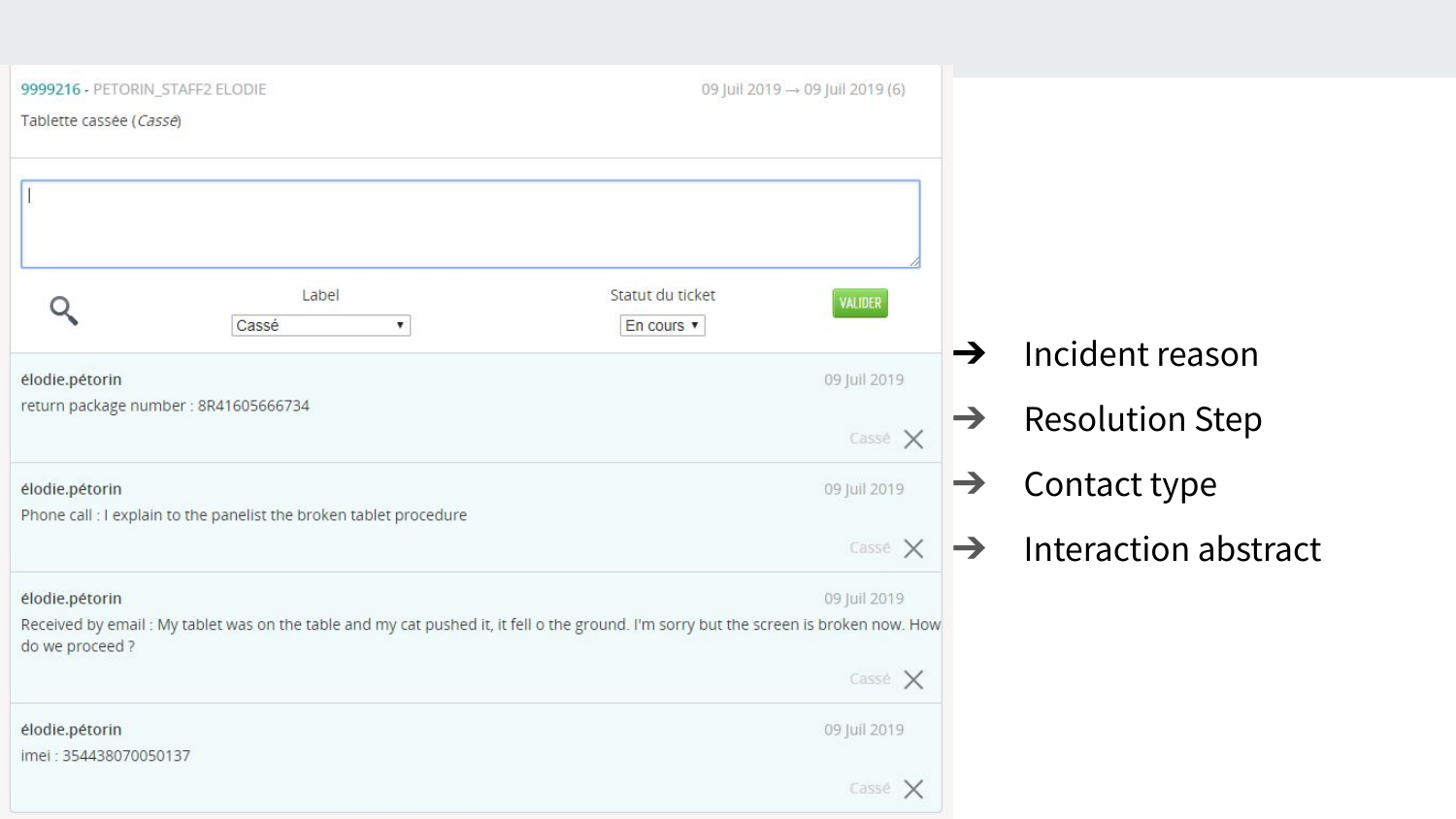

| ours d'absences |  |
|-----------------|--|



- **→** Absence period
- $\rightarrow$  Acceptance date
- $\rightarrow$  Unavailability reason
- $\rightarrow$  How many days in the panel lifetime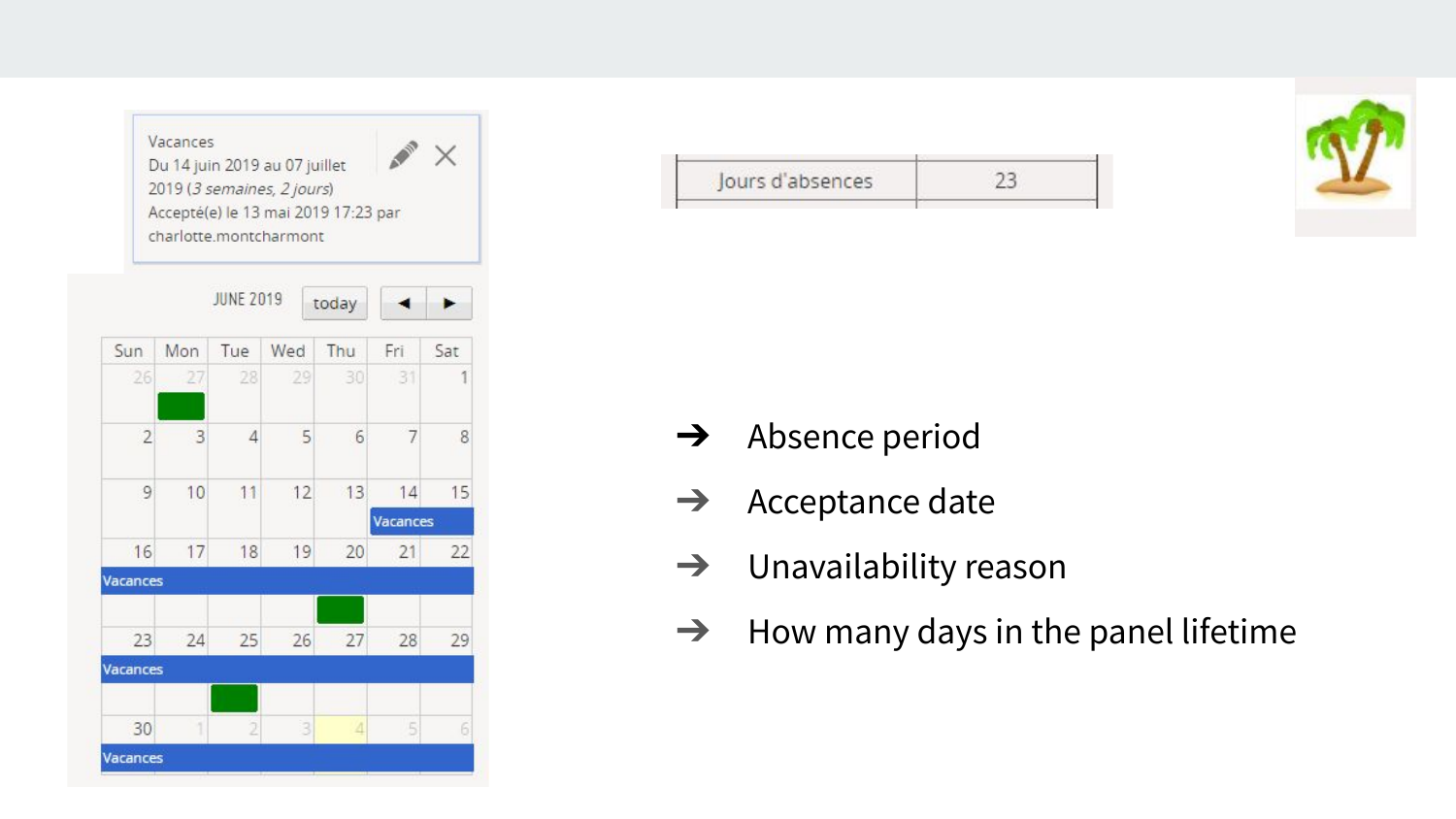

as of March 2019

- $\rightarrow$  76 surveys
- $\rightarrow$  3 556 panelists (2400 still active)
- $\rightarrow$  25 000 phone calls
- ➔ 510 000 messages (sms, in app, push)
- $\rightarrow$  5 800 tickets
- $\rightarrow$  4 500 follow up letters
- $\rightarrow$  6 million survey paradata records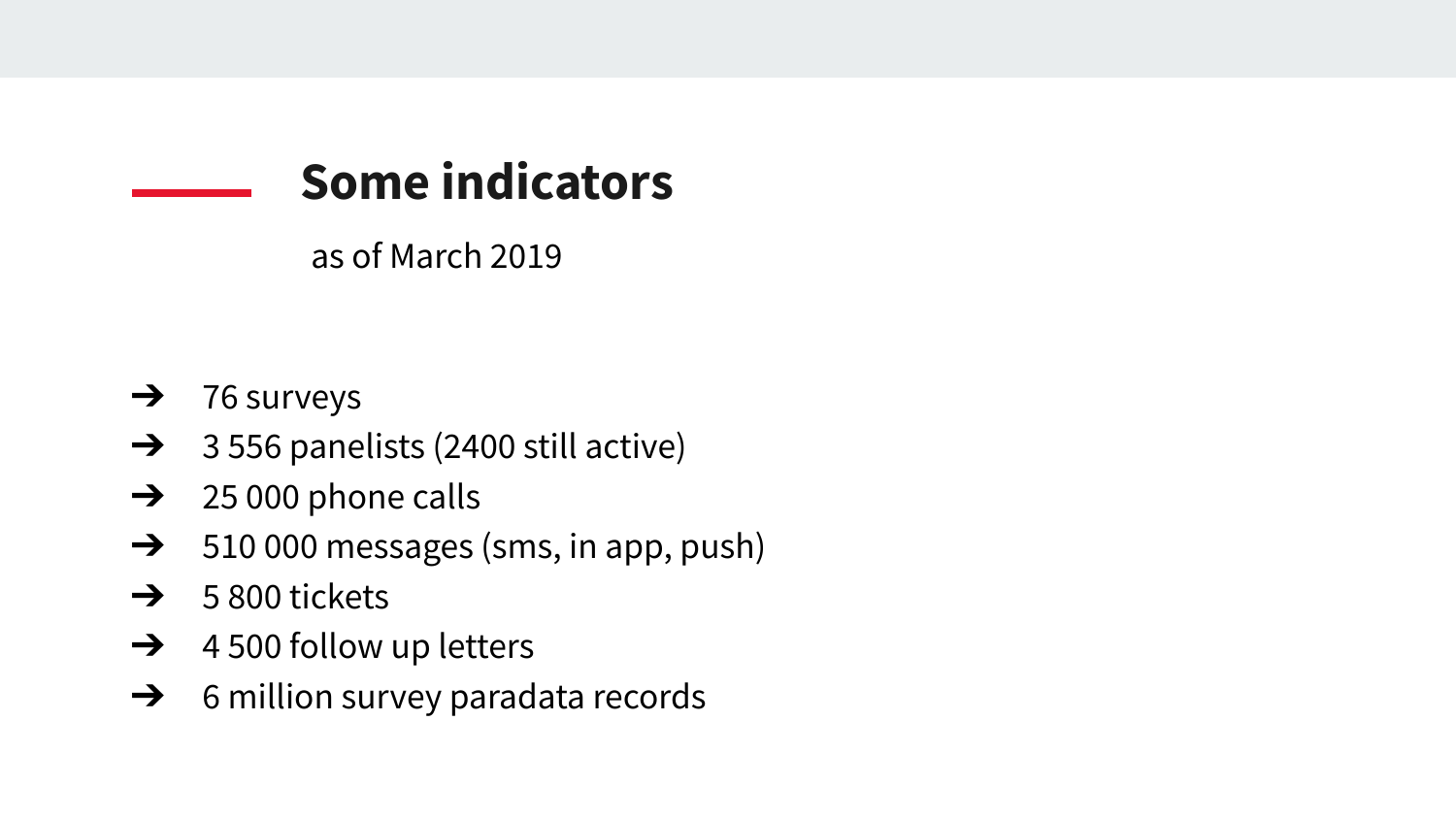## **Panel management: what impact on response behaviour**

**Our intuition:** resources allocated for panel management have a large impact on response rate and panel attrition.

#### **Stakes:**

- $\rightarrow$  Review the practices + tools developed for each need
- $\rightarrow$  Cleanse our large / old database tables
- $\rightarrow$  Publish an exploitable dataset
- $\rightarrow$  Eventually learn from our design choices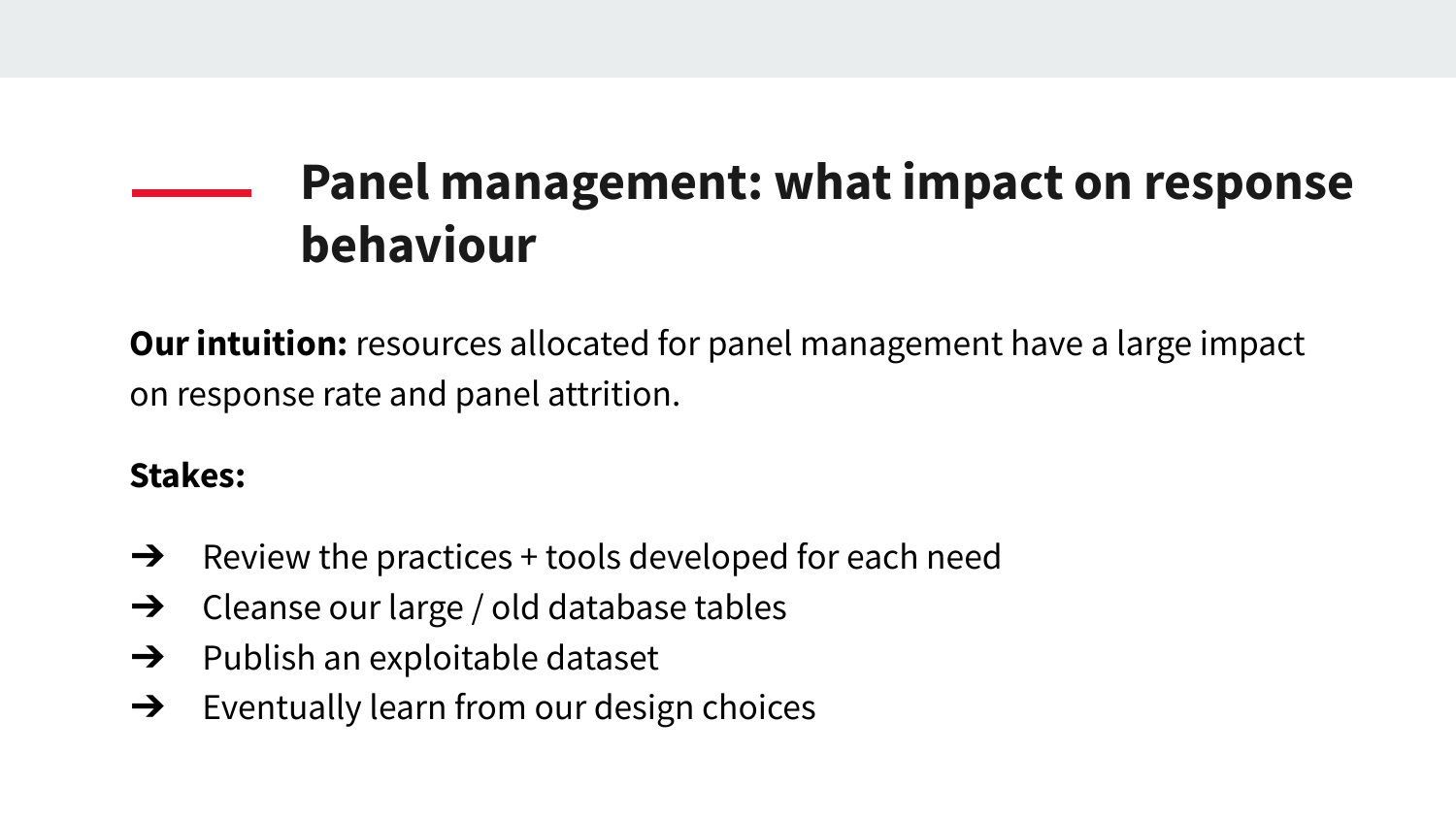## **Interaction traces as a dataset**

**Our choice:** produce two distinct atomic timelines:

- $\rightarrow$  The set of events between a panelist and the panel management system
- $\rightarrow$  The set of events between a panelist and the surveys

#### **Event types**

- $\rightarrow$  'Easy' to build: follow-ups, incidents, phone call motive, survey interactions…
- $\rightarrow$  Hard to build: messages  $\rightarrow$  laborious parsing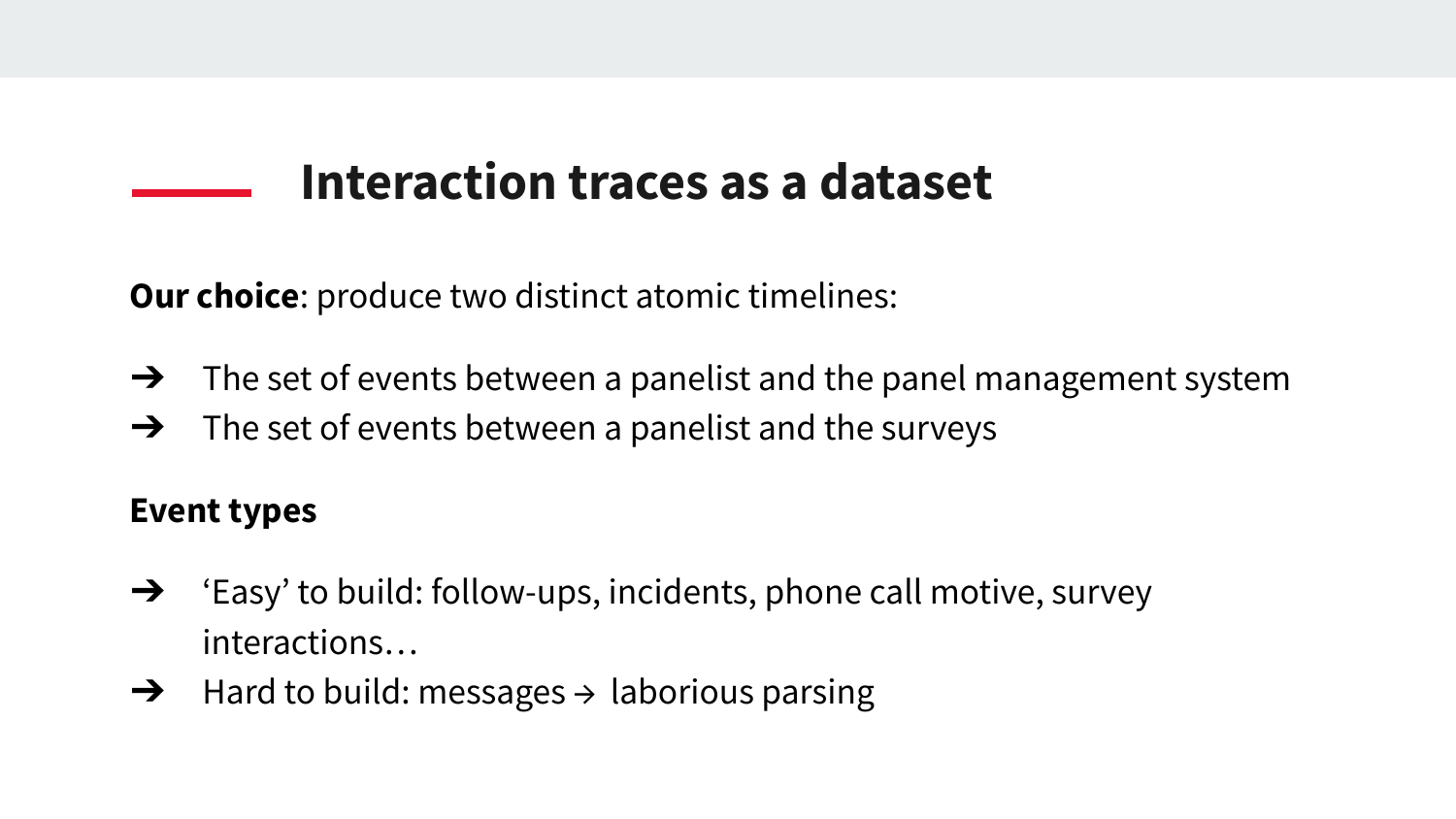### **Panelist timeline**

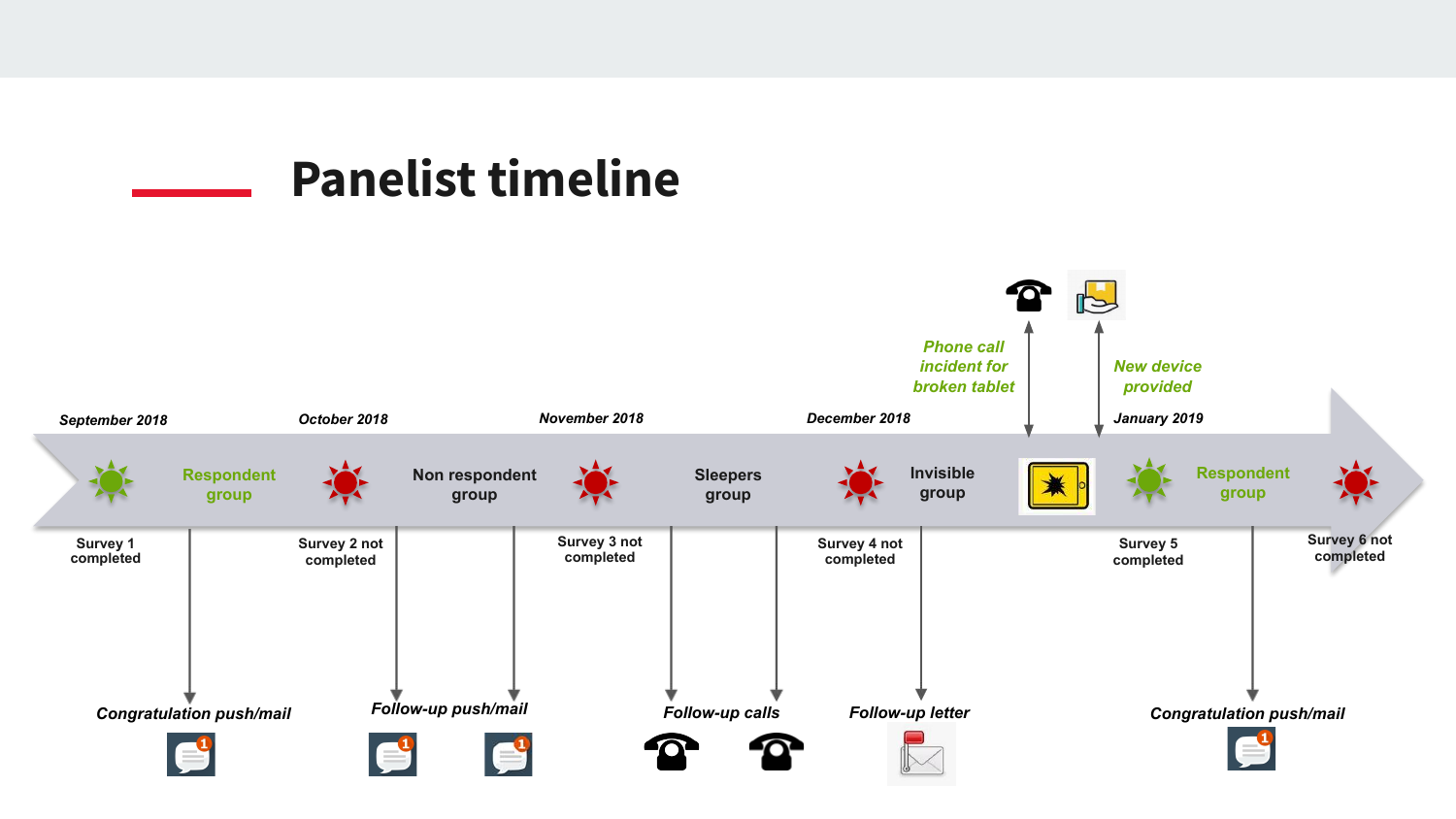

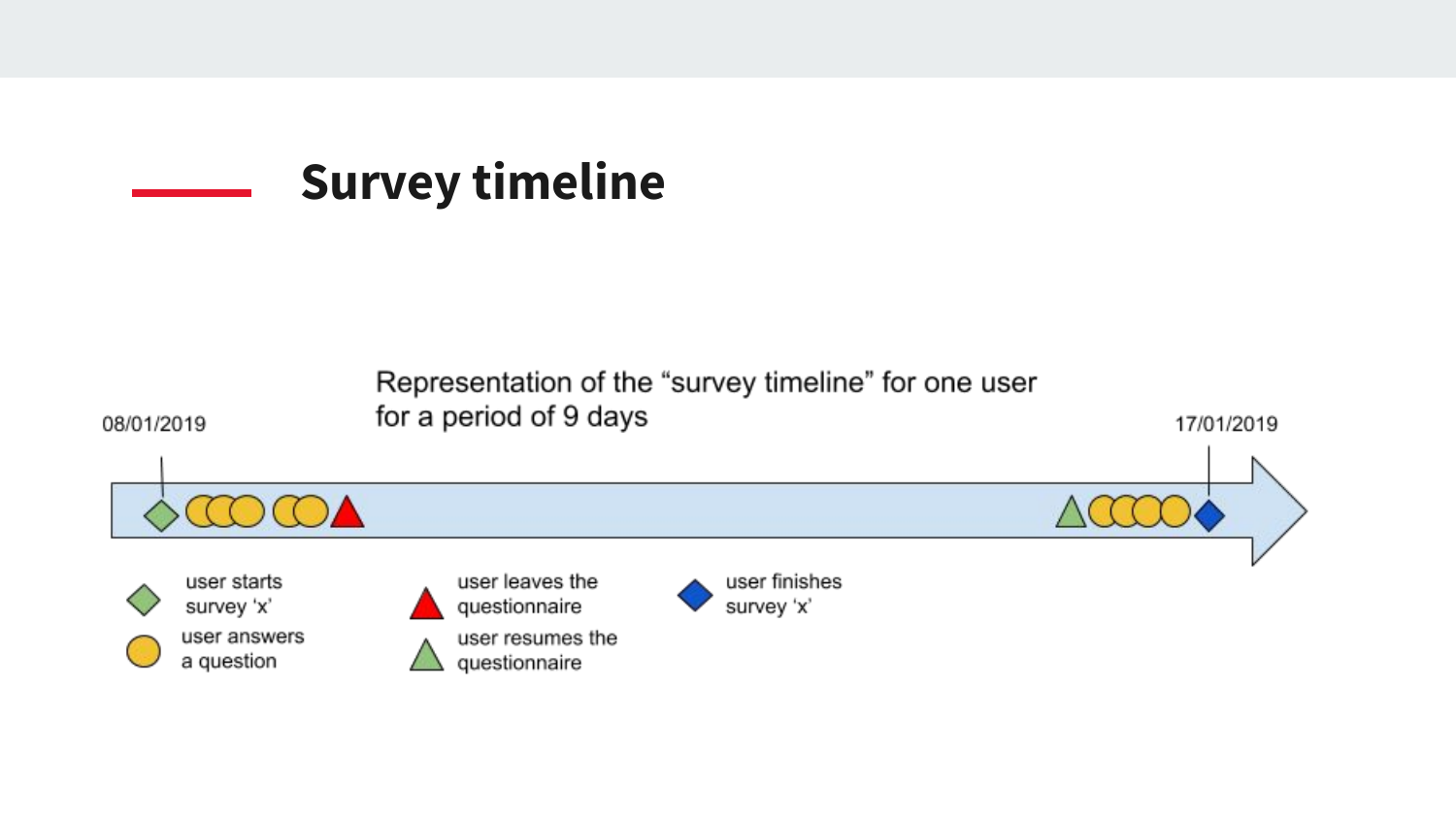## **From raw to derived traces**

Combined together, enhanced with panelist demographics, raw data become meaningful

#### **Questions:**

- $\rightarrow$  What parameters influence response rates/behaviors and how?
- $\rightarrow$  Can we identify standard profiles that inform us on response behavior?
- $\rightarrow$  Do we have more leverage on certain group of people?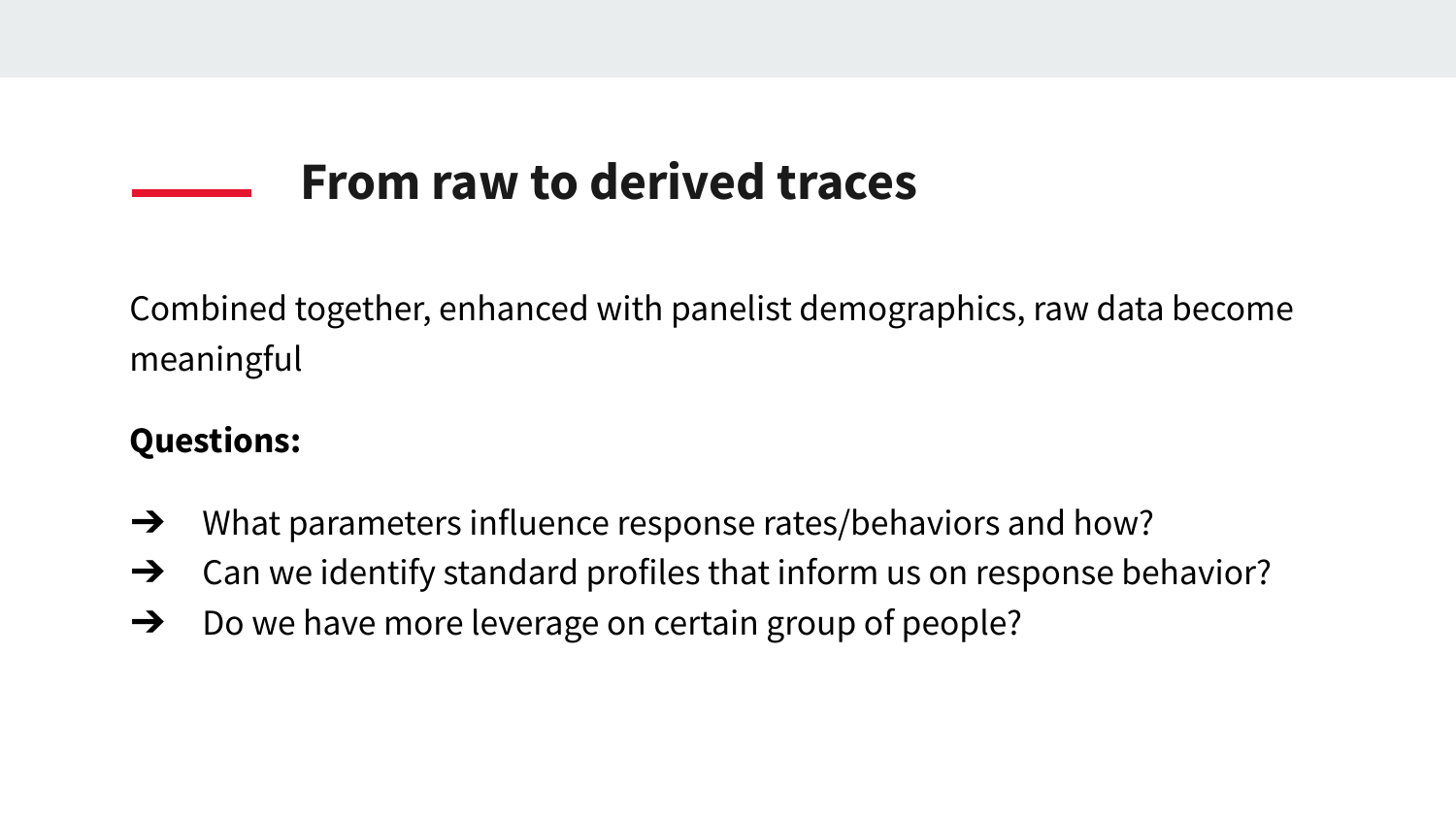#### Enquête





 $\boldsymbol{\mathrm{v}}$ 

Date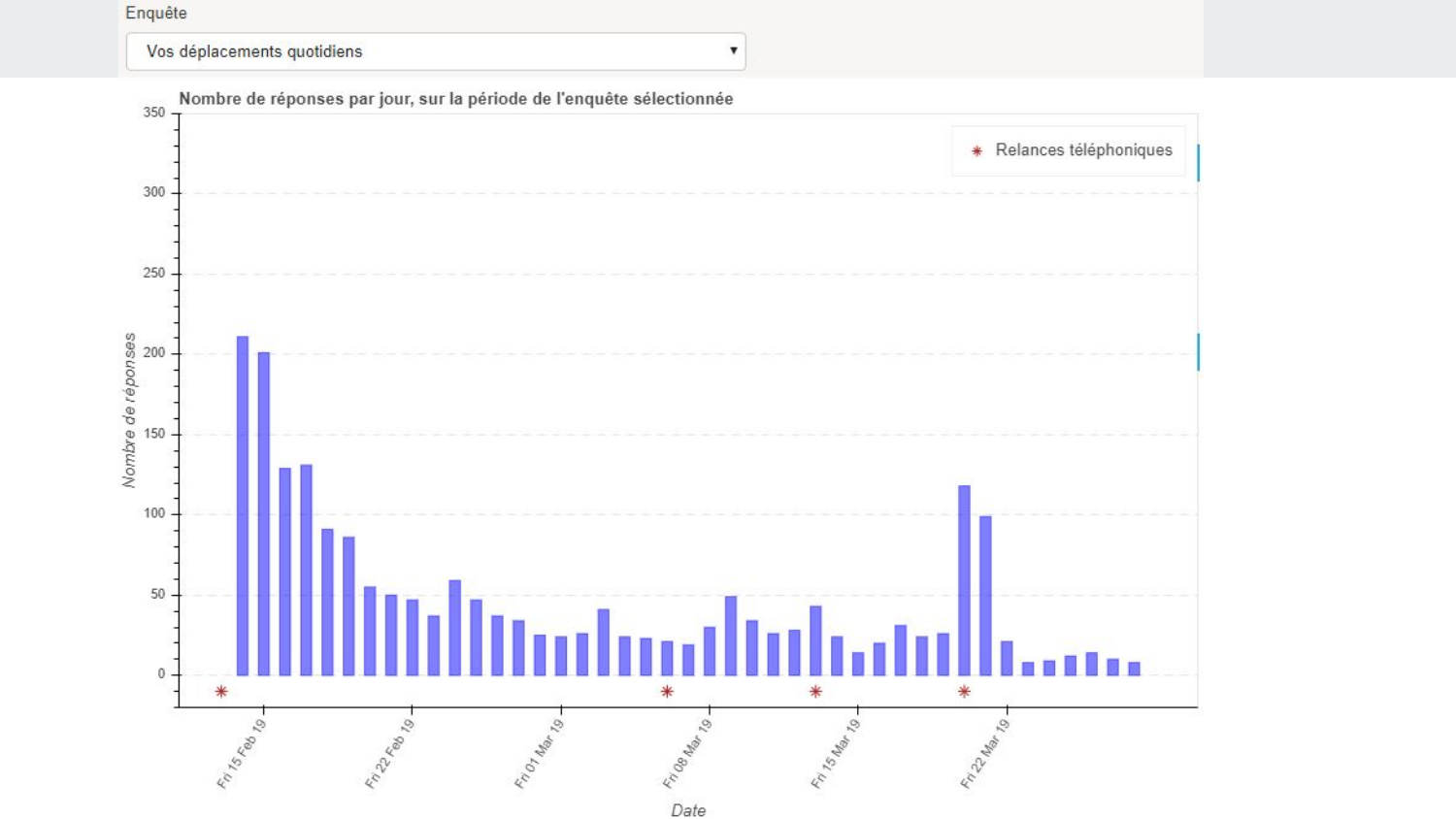# **Work in progress**

#### **Regarding the publication of the dataset:**

- $\rightarrow$  Establishing which interactions to keep
- $\rightarrow$  Building a dataset based on the interactions corpus  $\sqrt{ }$
- $\rightarrow$  Documentation  $\times$
- $\rightarrow$  Integrating panelists socio-demographic data  $\times$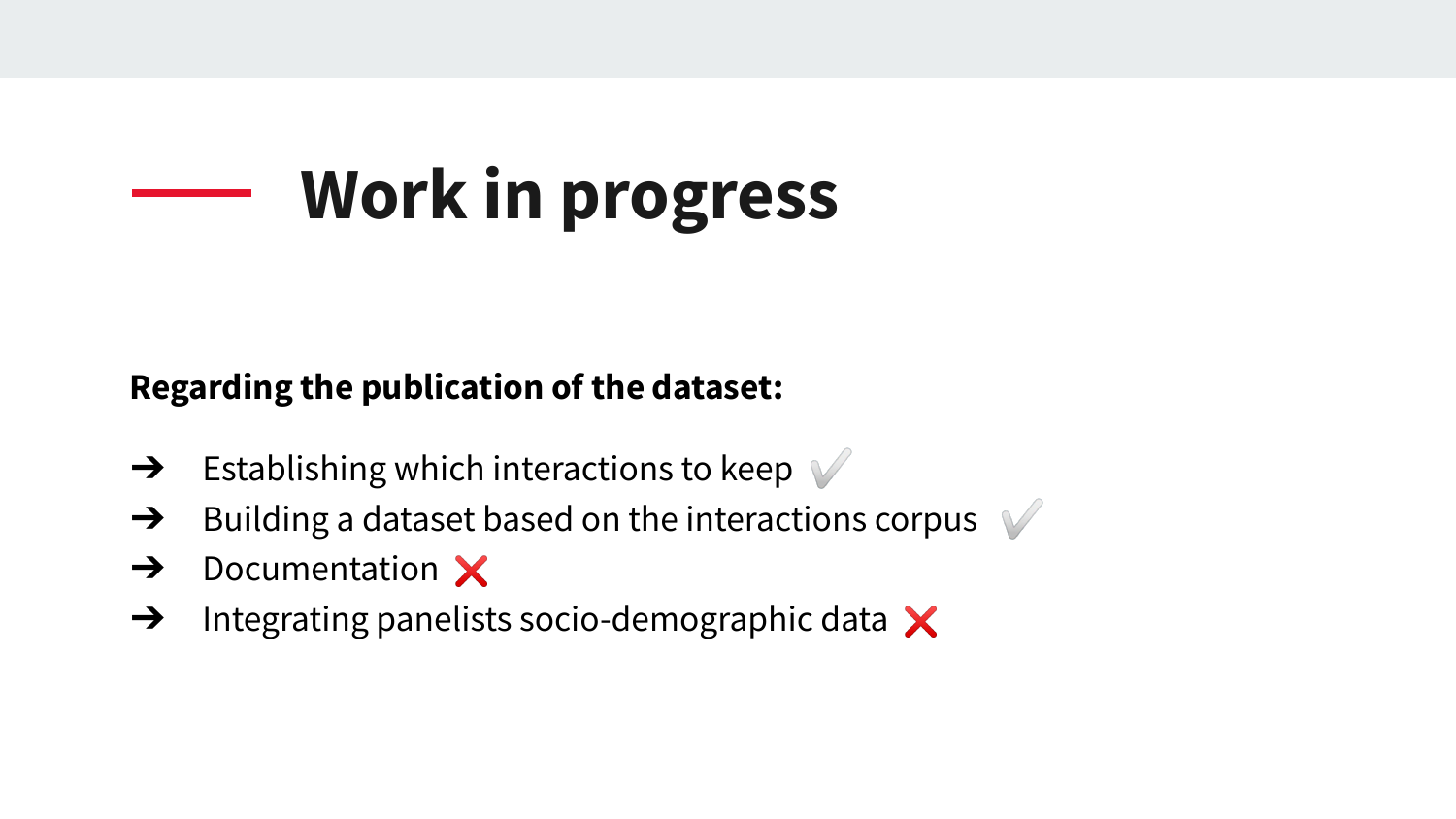### **Lessons learned**

#### $\rightarrow$  On general strategies

- More  $A/B$  testing throughout the panel lifespan
- $\rightarrow$  On a development/database perspective
	- change of people + change of practices  $\rightarrow$  inhomogeneous data
- $\rightarrow$  On in-app tools improvements
	- incident ticket tracking  $\rightarrow$  missing information about the panelist contact mode